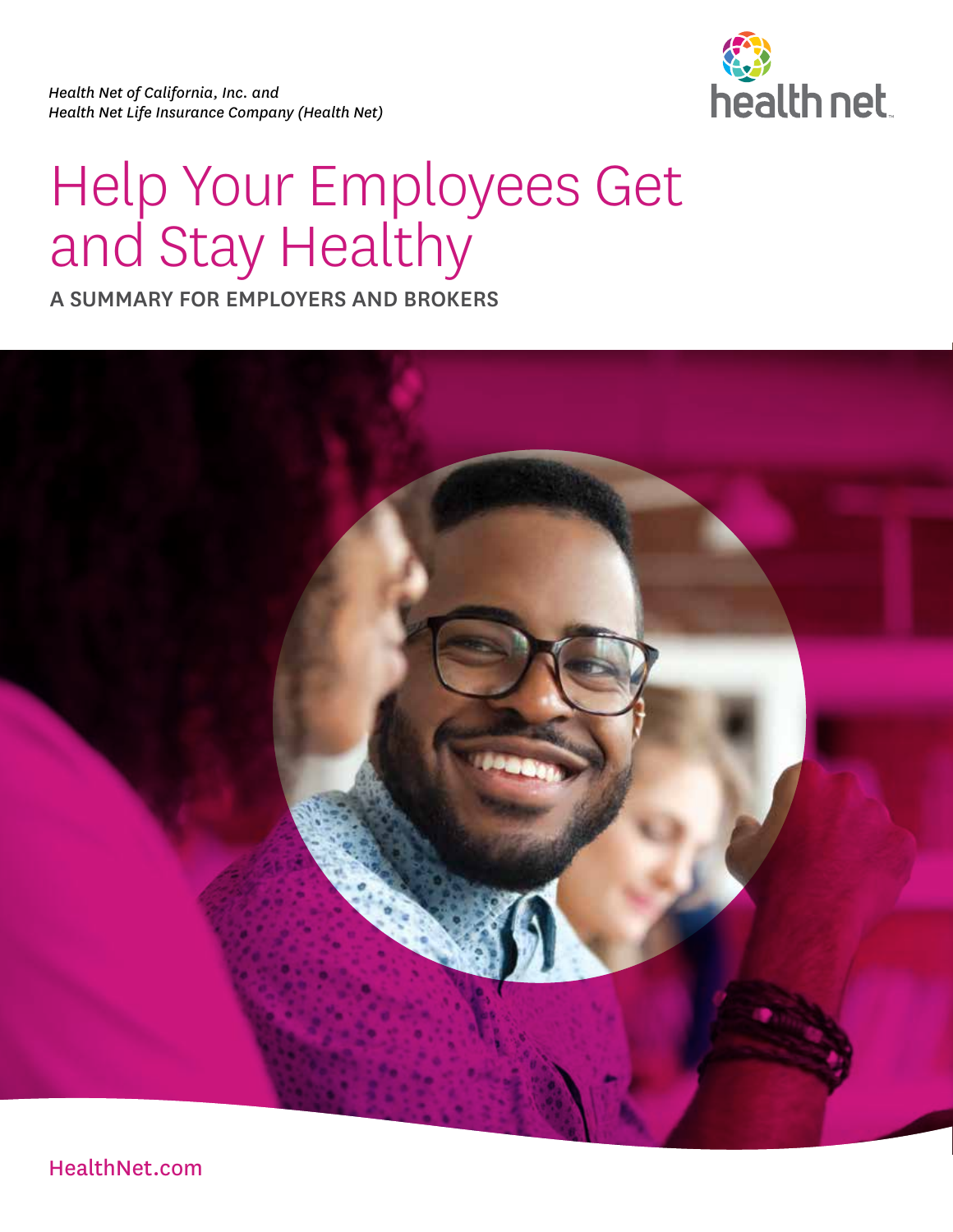# Decision Power® Health & Wellness

*Seeking better health is our best defense against chronic medical conditions. That's why we created Decision Power ® Health & Wellness.* 

*With customized tools and inspired goals, our members can get on track to make healthy and lasting changes.* 

# A bridge to healthy actions

Decision Power is a program to help improve employee health and wellness. Topics include:

- Health & Wellness
- Integrated Care Management
- Case Management
- Women and Children's Health



### Health & Wellness online

Members can access most Decision Power Health & Wellness programs and services 24/7.

Look for this  $\sqrt{2}$  icon throughout the brochure to find programs with online access.

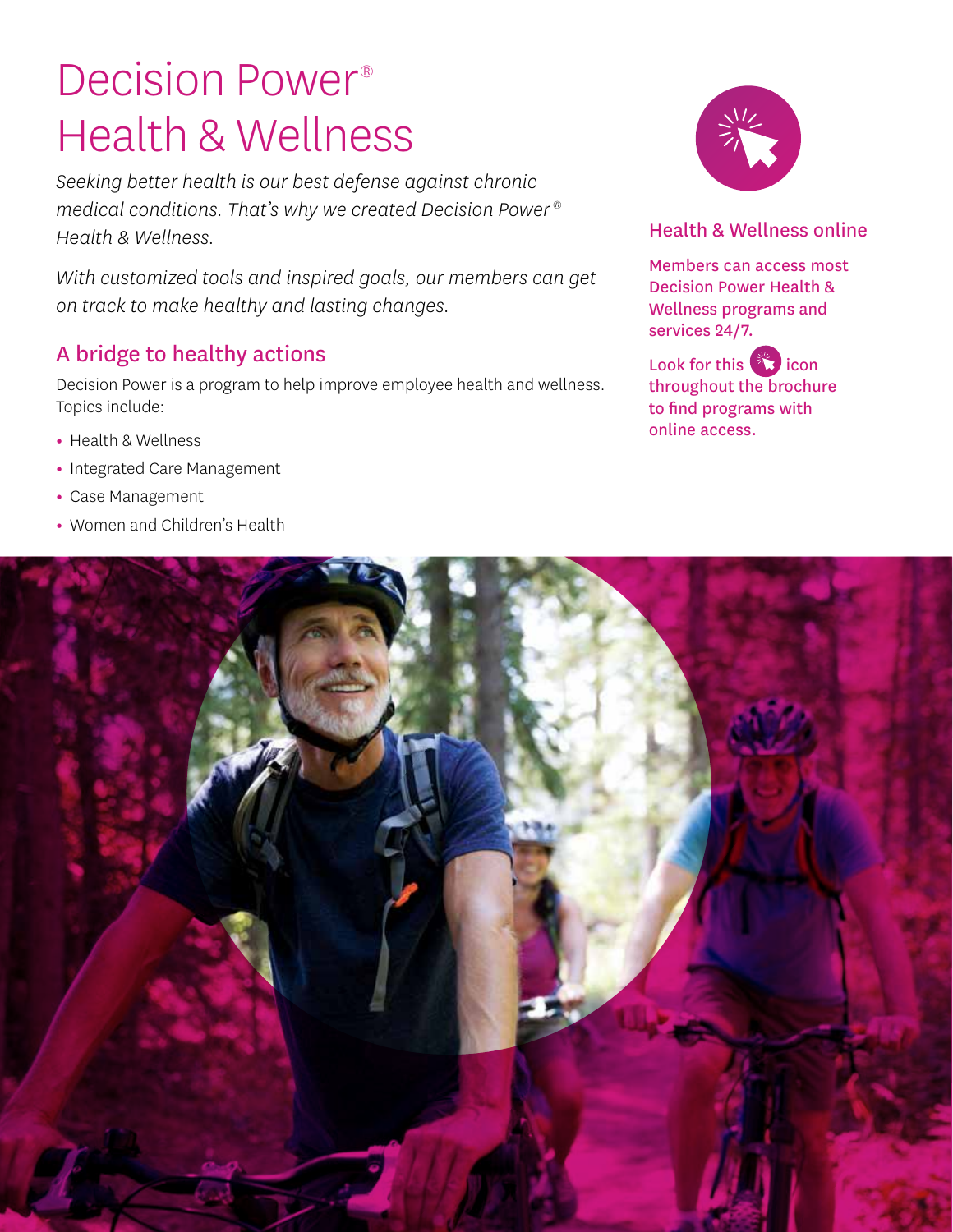# Take a Look at What Decision Power: Health & Wellness has to offer!

# Health Assessment and Personal Health Record

Staying healthy is as important as getting better. That's why we offer tools like our Health Assessment and Personal Health Record (PHR). Members can connect to detailed information about their mental and physical health. And, get an action plan based on their unique health needs.

They also get suggested programs and resources to help them better manage their health and promote healthy habits. Plus, when members sign up to access these tools, they can opt in to get emails with updates and useful program information.

# myStrength – Strength for Mind, Body and Spirit

- Pain management
- Substance abuse
- Trouble sleeping
- Depression
- Worry and more

Program highlights include:

- In-the-moment tracking
- Virtual tools
- Instant stress-relief tips
- Weekly action plans
- Mood improvement
- Daily words to inspire
- Mobile app
- Step-by-step eLearning modules

*Members get all this at no extra cost!* 

Members can access the **Health Assessment online** and sign up for **myStrength** when they log in to:

- **www.healthnet.com –** Group members
- **www.myhealthnetca.com –**Individual & Family Plan members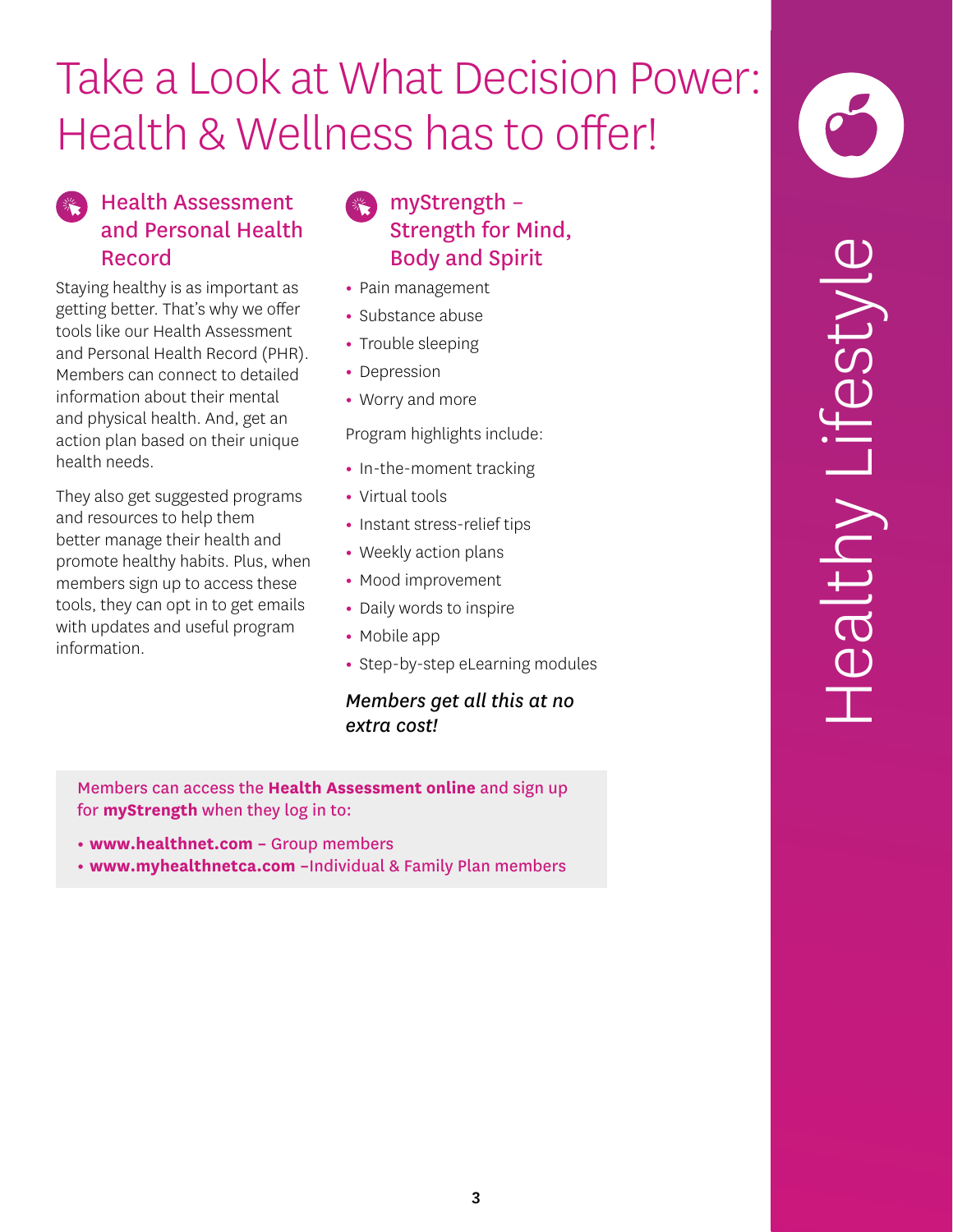

Decision Power lets members improve their health and wellness on their own terms. They can get a wide range of online content that features health topics such as:

- Healthy weight
- Eating better
- How to manage stress
- How to quit smoking for good

Online wellness resources highlight:

- Articles
- Videos
- Health trackers
- Health contests and more

# Wellness health coaching

Your employees can get help from an expert health coach online, or by phone. They can also connect via secure email and eLearning modules. The online features include coaching tools like:

- Journaling
- Goal-setting
- Exercise/food trackers

# Start Smart for Your Baby® program

Start Smart for Your Baby is a program for those who are pregnant and new moms. Your employees can get custom support and guidance from a care manager throughout the pregnancy. Plus, they can sign up to get health information such as, *Mother's Guide to Pregnancy and Guide to Life After Delivery.* 

# Tobacco Cessation program

Our Tobacco Cessation program covers any type of tobacco. This includes the use of Electronic Nicotine Delivery Systems (ENDS), such as e-cigarettes and e-pipes. Plus, members can talk with a quit coach for advice and support. Highlights of the program include:

- An in-depth review and plan to help you quit
- Medication support
- One-on-one guidance over the phone
- No limit on calls to program clinicians
- Daily modules that include video lessons and more

#### Online chronic  $\frac{1}{2}$ condition resources

Help is available for members if they have a current health condition. They can access online information that can help them stay healthy for the long term. Members can find articles, videos and virtual tools on:

- Diabetes
- Heart disease
- Asthma
- High blood pressure
- Cancer and more

# Integrated Care Management program

Health Net's Integrated Care Management program supports and manages health care if a member has complex health issues. It also helps members with chronic conditions such as:

- Diabetes
- Asthma
- Congestive heart failure (CHF)
- Coronary artery disease (CAD)

The program is not just for members. It offers support for their families and caregivers, as well. Your employees can find their best quality of life through better ways to manage their health.

# Smart Treatment **Decisions**

Members use the Smart Treatment Decisions tool to review their options for:

- Medical tests.
- Medicines.
- Surgeries.
- Treatments and other issues.

They get help making informed health choices. And, they learn about the benefits, risks and costs of each option.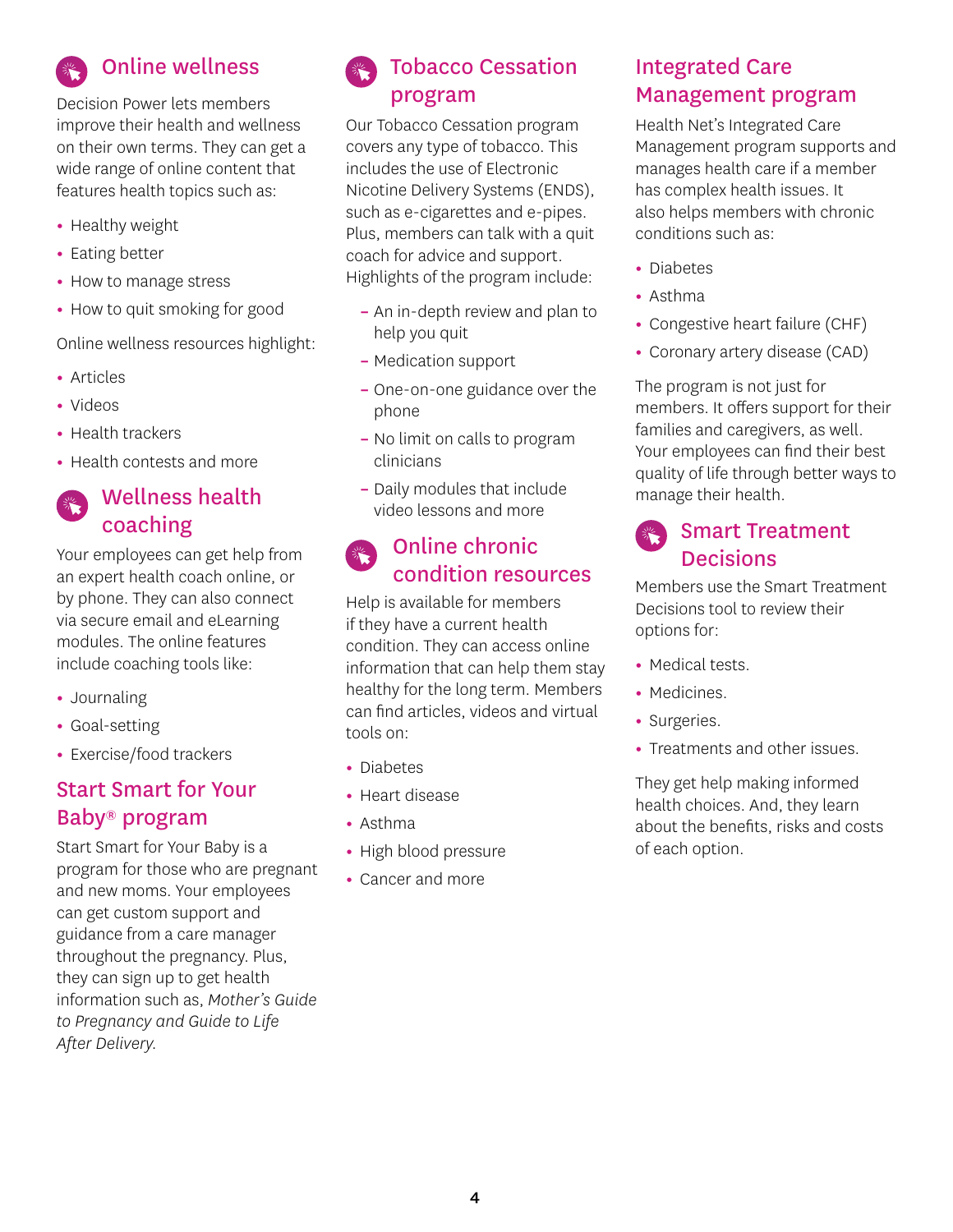# Nurse Advice Line

Health Net members also have the option to reach out to a registered nurse – 24 hours a day – and get instant support. They can also connect via phone or by using the online chat system to ask questions in real time. They get answers to questions about:

- Cold and flu symptoms
- Minor illness and injury
- Minor burns
- Bug bites and stings
- Chronic pain
- Medical tests and medications

# Progress trackers

Your employees will stay up-to-date on important lifestyle habits using online tracking tools. Our progress trackers are available to help them monitor:

- Blood pressure
- HbA1c (blood glucose)
- Exercise
- Stress and more

# Workplace wellness displays

We provide wellness displays for use in the workplace. They're used for open enrollment, for health fair events and for reinforcing monthly health observances. They are designed to inform, interact and are easy to set up.

# Video library

To help promote awareness, Health Net offers a free video lending library. This library provides general health information to employer groups in a concise, cost-effective manner. Employers can customize their education program to suit many types of group presentation formats. Choices include:

- Single presentation (DVD only).
- Presentation with a quiz (DVD and related questions to help information retention).
- Series package presentation (three DVDs with linked health topics, plus a quiz).
	- **Heart Health:** blood pressure, cholesterol and exercise
	- **Weight Management:** weight control, healthy eating and exercise
	- **Cardiometabolic Risk:**  prediabetes, metabolic syndrome risk and high cholesterol



# More Online Tools and Media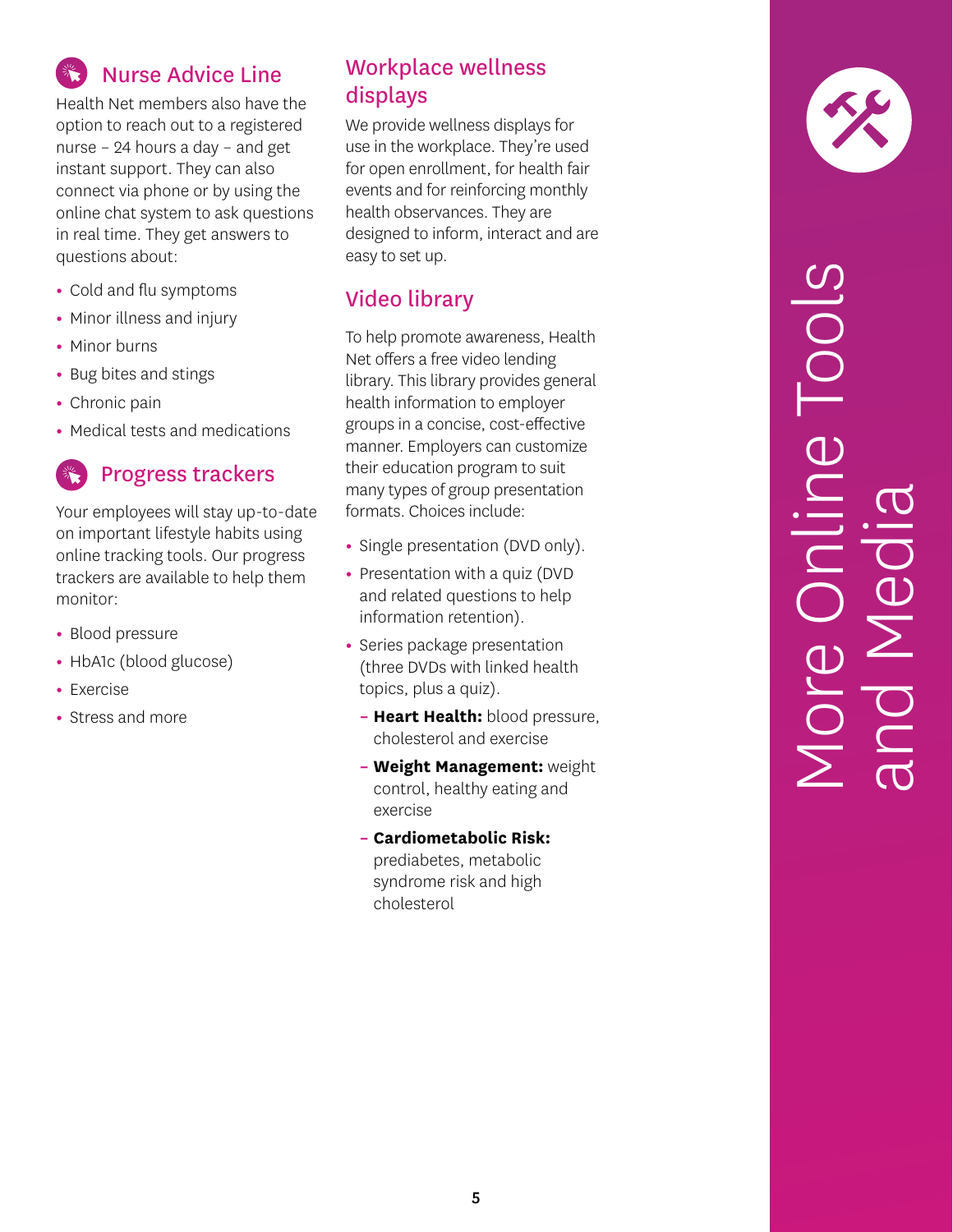# Healthy Discounts

Members also enjoy our Healthy Discounts program – giving them valuable discounts on healthrelated services and products. Categories include:

- **•** Weight loss
- **•** Fitness clubs
- **•** Chiropractic and acupuncture
- **•** Eye care
- **•** Hearing aids and screenings
- **•** Vitamins, minerals and more

# Preventive screening guidelines<sup>1</sup>

These guidelines offer members a schedule for Health Net's suggested health screenings and vaccines for children, teens and adults. These guidelines also give information about pediatric and maternity screenings. Find the current preventive screening guidelines by doing these simple steps:

- **1.** Log in:
	- **•** www.healthnet.com Group members
	- **•** www.myhealthnetca.com – Individual & Family Plan members
- **2.** Click on *Wellness Center* then *Stay Healthy*
- **3.** Choose the Preventive Guideline PDF that fits your needs



Useful **monthly newsletters**  can help members make smart decisions to improve their health.

# Support for monthly national observances

National observances for health and wellness are great to raise awareness among your employees. They focus on important issues facing millions of Americans each year.

## Monthly Wellness Webinars

Your employees can get helpful topics monthly via webinars at work or at home! Topics include how to:

- **•** Manage chronic pain
- **•** Prepare for cold and flu season
- **•** Handle holiday stress
- **•** Manage money

Health Net offers the Wellness Webinar Series the third Wednesday of each month. Log in and click on the orange *New Series Wellness Webinar*  button to sign up.

- **•** www.healthnet.com Group members
- **•** www.myhealthnetca.com Individual & Family Plan members

# Healthy Challenge Series

Health Net has designed five distinct challenges to inspire healthy actions in an easy to apply format. The Healthy Challenge Series includes:

- **• Volume 1:** My Road to Fitness
- **• Volume 2:** My Can Do Nutrition Plan
- **• Volume 3:** My Life in Balance
- **• Volume 4:** Healthy Eating with Colorful Foods
- **• Volume 5:** My Couch to 5K

Please contact your Health Net account rep to learn more about this series offered at no cost.



<sup>1</sup>Please note: This information is not medical advice and does not indicate specific benefit coverage. Members should always seek and follow the care and advice of their doctor. These guidelines are updated regularly and may change. Members are advised to please check their plan benefit language for coverage, limitations and exclusions.